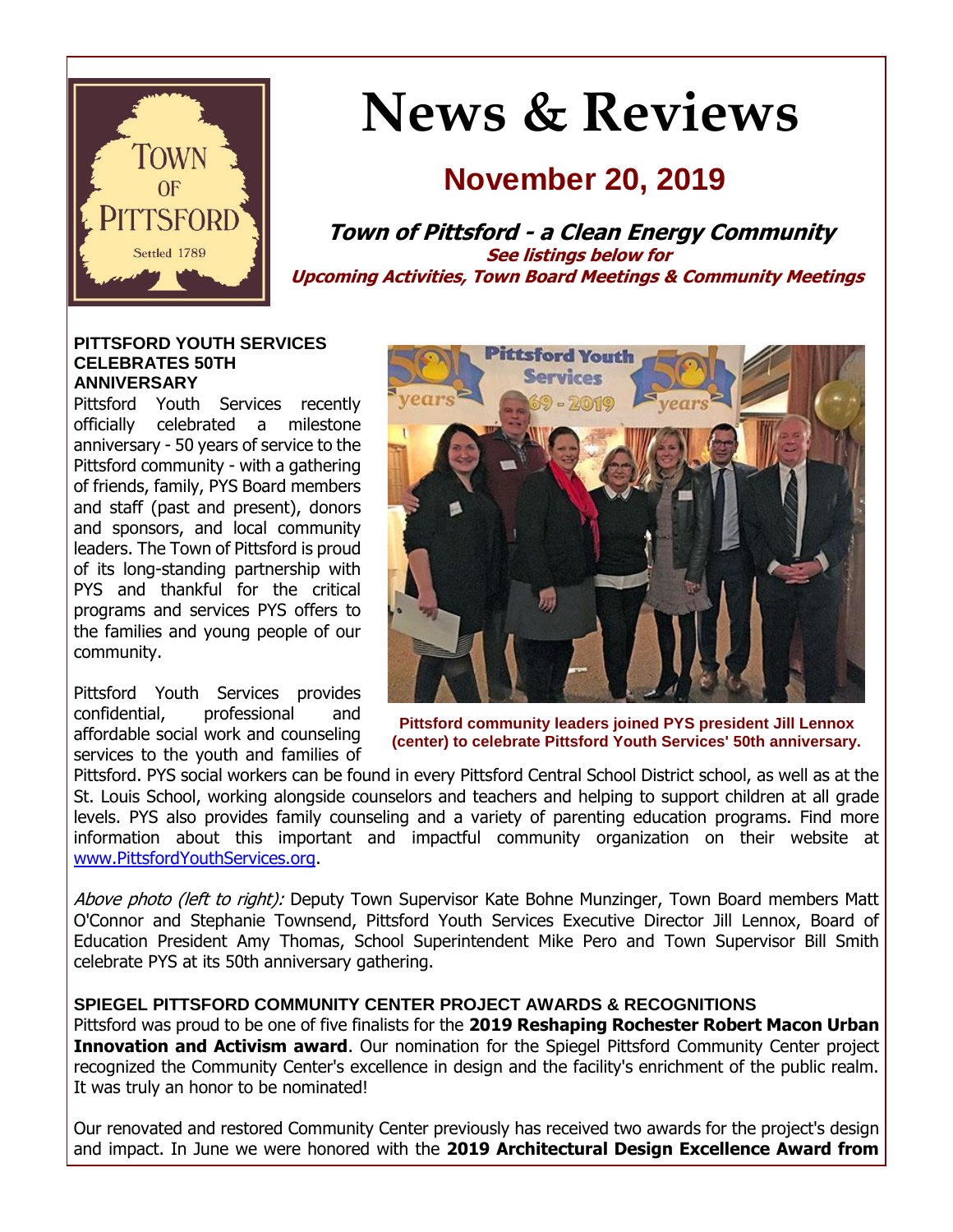**the American Institute of Architects - Rochester Chapter**, which celebrates the best in contemporary architecture and highlights the many ways buildings and spaces can improve our lives. In November of last year we received **2018 Exceptional Facility Design Award presented by the Genesee Valley Recreation and Parks Society**.

The awards and nomination are each a valued recognition of the efforts made by our project partners, Community Center Citizen Committee and Town staff and board members as they worked together to implement an innovative approach to updating and expanding the Spiegel Pittsford Community Center. Preserving a historic landmark, keeping our Community Center in the heart of our community, and providing a top-notch, accessible, energy-efficient recreation facility to our residents is something about which we can all be proud!

#### **NATIVE AMERICAN HISTORY SERIES AT THE LIBRARY 11/24: LEGENDS OF THE IROQUIOS**

Our Native American History series at the Pittsford Community Library concludes this Sunday, November 24 with the third and final presentation in the **"Native American History in Your Backyard" series**. The the final program in the series features **"Legends of the Iroquois."** Learn about the Iroquois through their legends such as the Creation Story, Foundation of the Confederacy and others tales that serve as lessons as well as engaging stories. The program will be held from 2:00 - 3:30pm in the Fisher Meeting Room. Ganondagan volunteer Harvey Limbeck presents this series about the Haudenosaunee (Iroquois) history, culture, and living traditions that express universal ideals of peace, cooperation and respect for each other and the natural world. Ganondagan, located in Victor, is the only New York State Historic Site dedicated to Native Americans - specifically, to the Seneca and Haudenosaunee people.

The program is free and open to the public; no registration required. The Pittsford Community Library is located at 24 State Street. For information about other upcoming Library programs, visit the [Library's online](http://r20.rs6.net/tn.jsp?f=001FSkjzz5VMgheKiuQLKQDLprx9QAHLQzw6jR8DtaSSdYAj0EztVqJwZpVaSqD1UIJJdWQ6mRaQTOcm7G30-YDZXs2DWPp2ZOk1owjiz8zPWLw1zzgUmzRqiYrH7j-yvFUQSiLgAxqqSFCAA5bh0L9mA2pjy38XYpPiJrGJgJMq_kr7d0DbVX5mKBPc2wBKXiYaw0Z6-m2D8fIIs5iTtzAuo3-E4c6jom9d1D02xjXIZXc1PcV_7o4m3nlqtJUyQmkt0r79wyR9tt43apCheKN7rJEnbwnY9OoIzl74UBgzYQwpvn6HPk4rPn58RVacSEY-QEBS0NOVXlgJ_snlNJADWd2oDEPEqWsxdHW9X-h9O8azhQNS8C0FEtcPQY5CbmeMEVPvim3kLGRcAgY0cxHJuXTBcY8F_Uy&c=AM0DoFKYlQSmVqN5YWDf5LctVAC2dFnnZB8hEPGQsGe3-ZeFqQLPNA==&ch=hrIw9vA57DeTIxtU9w95BPUn9ld9f13d4xcn3YchHNeHFq0r5FjKZQ==)  [program calendar](http://r20.rs6.net/tn.jsp?f=001FSkjzz5VMgheKiuQLKQDLprx9QAHLQzw6jR8DtaSSdYAj0EztVqJwZpVaSqD1UIJJdWQ6mRaQTOcm7G30-YDZXs2DWPp2ZOk1owjiz8zPWLw1zzgUmzRqiYrH7j-yvFUQSiLgAxqqSFCAA5bh0L9mA2pjy38XYpPiJrGJgJMq_kr7d0DbVX5mKBPc2wBKXiYaw0Z6-m2D8fIIs5iTtzAuo3-E4c6jom9d1D02xjXIZXc1PcV_7o4m3nlqtJUyQmkt0r79wyR9tt43apCheKN7rJEnbwnY9OoIzl74UBgzYQwpvn6HPk4rPn58RVacSEY-QEBS0NOVXlgJ_snlNJADWd2oDEPEqWsxdHW9X-h9O8azhQNS8C0FEtcPQY5CbmeMEVPvim3kLGRcAgY0cxHJuXTBcY8F_Uy&c=AM0DoFKYlQSmVqN5YWDf5LctVAC2dFnnZB8hEPGQsGe3-ZeFqQLPNA==&ch=hrIw9vA57DeTIxtU9w95BPUn9ld9f13d4xcn3YchHNeHFq0r5FjKZQ==) or call 249-5481.

**SAVE THE DATE FOR WOMEN'S CLUB APPETIZER & DESSERT PARTY AT SENIOR CENTER, 12/3** Seniors, save the date for a wonderful appetizer and dessert party provided by the Women's Club of Pittsford at 12noon on Tuesday, December 3 in the VanHuysen Community Room at the Spiegel Pittsford Community Center. We'll have delicious food and musical entertainment by one of our favorite musical guests, **singer/pianist Joe Miltsch**. Cost is \$3.00 per person and advance registration and payment is required. For more information and to register, stop by the Senior Programs office at the Community Center or call 248-6235.

The Town's Spiegel Pittsford Community Center is located at 35 Lincoln Avenue. To learn more about our programs, activities and services for seniors [click HERE to visit the Seniors](http://www.townofpittsford.org/home-seniors?utm_source=eNews+11-20-19&utm_campaign=eNews+11-20-19&utm_medium=email) page on the Town website, [read](http://r20.rs6.net/tn.jsp?f=001FSkjzz5VMgheKiuQLKQDLprx9QAHLQzw6jR8DtaSSdYAj0EztVqJwZ4PySoZLmSKJgm1x_7iBYGJI7ZHWaVZY2P1LTCEJicuAqqU5SglVvzfz-tDLGWeCFRg-owt8x_l2udBX3zZNYr2YagGhS5QtNjrgH6AKXqJgL6Vd_URnuq2Ypr-KuQgVOvinvpFyovrSPfMSNlGkO7GBwsNKV5I95MgybKunicsxs47MjGxPB21jhVfnVwsN8MLuZkz_MFEZP3e1Gq2WCuAKTFs1kT89axyes5TOAoFq8LcwNgq-cFRHnU44psum4Xi3UjurgppWXsy1ULg639Cd7l5R9YJQhRW0BldZ7dP6_bBFbFesBIgKtKXkVH2YQ==&c=AM0DoFKYlQSmVqN5YWDf5LctVAC2dFnnZB8hEPGQsGe3-ZeFqQLPNA==&ch=hrIw9vA57DeTIxtU9w95BPUn9ld9f13d4xcn3YchHNeHFq0r5FjKZQ==)  [our Seniors program info brochure online,](http://r20.rs6.net/tn.jsp?f=001FSkjzz5VMgheKiuQLKQDLprx9QAHLQzw6jR8DtaSSdYAj0EztVqJwZ4PySoZLmSKJgm1x_7iBYGJI7ZHWaVZY2P1LTCEJicuAqqU5SglVvzfz-tDLGWeCFRg-owt8x_l2udBX3zZNYr2YagGhS5QtNjrgH6AKXqJgL6Vd_URnuq2Ypr-KuQgVOvinvpFyovrSPfMSNlGkO7GBwsNKV5I95MgybKunicsxs47MjGxPB21jhVfnVwsN8MLuZkz_MFEZP3e1Gq2WCuAKTFs1kT89axyes5TOAoFq8LcwNgq-cFRHnU44psum4Xi3UjurgppWXsy1ULg639Cd7l5R9YJQhRW0BldZ7dP6_bBFbFesBIgKtKXkVH2YQ==&c=AM0DoFKYlQSmVqN5YWDf5LctVAC2dFnnZB8hEPGQsGe3-ZeFqQLPNA==&ch=hrIw9vA57DeTIxtU9w95BPUn9ld9f13d4xcn3YchHNeHFq0r5FjKZQ==) or call our Senior Programs Office at 248-6235.

#### **DECEMBER BREAK FUN CAMP FOR AGES 5-13! | THURSDAY & FRIDAY, 12/26 & 27**

Looking for something fun and exciting for your child to do over the holiday break? The Town of Pittsford's Recreation Department offers Fun Camp days Thursday and Friday, December 26 and 27 for youth ages 5- 13. Held from 8:30am - 5:30pm at the Spiegel Pittsford Community Center, our December Fun Camp days offer games, arts and crafts, gym time, outdoor play and engaging activities for each age group with experienced and caring staff leading the fun! Participants may register for one or both days.

Registration is currently under way. Click the link for [more information and online registration for December](http://r20.rs6.net/tn.jsp?f=001FSkjzz5VMgheKiuQLKQDLprx9QAHLQzw6jR8DtaSSdYAj0EztVqJwXJE7tGQ9fF16EboV_fQZaa3C2SMzrouBWszLdsFYss-2dVpd9noXG_DQo5E6W_icVhMCMwXQMGiYpNAK87uC30LInqoG-qu6BhJSd6o09FgOdMiKDKbndPSZI547LEAcGctVN7NDWKFgdiuoBwJLK99-nzpexffacr4TFxb2HsMmEZjmEE9er-xMHm0niKXoT5yU7pVdljASJmtGPV6JWIIFWZ1HBfCv3GC3TC3nR-bWYE94o8kBim1XwRa20cCNalSu2yRywpX-wwFIt1b6ykYlgTbNipldQj4o3dGE-vWdWGng8TCzXAx2urYflAw6_c9wuUo8P2DdmB6DbjiptOWJZMOfyz5ZPW-UVMl5NCp&c=AM0DoFKYlQSmVqN5YWDf5LctVAC2dFnnZB8hEPGQsGe3-ZeFqQLPNA==&ch=hrIw9vA57DeTIxtU9w95BPUn9ld9f13d4xcn3YchHNeHFq0r5FjKZQ==)  [Fun Camp](http://r20.rs6.net/tn.jsp?f=001FSkjzz5VMgheKiuQLKQDLprx9QAHLQzw6jR8DtaSSdYAj0EztVqJwXJE7tGQ9fF16EboV_fQZaa3C2SMzrouBWszLdsFYss-2dVpd9noXG_DQo5E6W_icVhMCMwXQMGiYpNAK87uC30LInqoG-qu6BhJSd6o09FgOdMiKDKbndPSZI547LEAcGctVN7NDWKFgdiuoBwJLK99-nzpexffacr4TFxb2HsMmEZjmEE9er-xMHm0niKXoT5yU7pVdljASJmtGPV6JWIIFWZ1HBfCv3GC3TC3nR-bWYE94o8kBim1XwRa20cCNalSu2yRywpX-wwFIt1b6ykYlgTbNipldQj4o3dGE-vWdWGng8TCzXAx2urYflAw6_c9wuUo8P2DdmB6DbjiptOWJZMOfyz5ZPW-UVMl5NCp&c=AM0DoFKYlQSmVqN5YWDf5LctVAC2dFnnZB8hEPGQsGe3-ZeFqQLPNA==&ch=hrIw9vA57DeTIxtU9w95BPUn9ld9f13d4xcn3YchHNeHFq0r5FjKZQ==) or register in person at the Spiegel Pittsford Community Center, 35 Lincoln Avenue. For more information about all our great Pittsford Recreation programs, visit the [Recreation Department page](http://r20.rs6.net/tn.jsp?f=001FSkjzz5VMgheKiuQLKQDLprx9QAHLQzw6jR8DtaSSdYAj0EztVqJwc3GSBxvd1ptukaR6sSwbKi9TRY1vBuuHrUvhyTmpMII47bYQx9AKnN-Mcr-ZjywhXizFP1-7HARg7CYaF0Ct215wKCG67Vg0hlNcwkjT-ILK7KMPBfkftBNNfPicAyP68DTqMlp7XQv2ai7KNAR5SdOzSFBw63Z-3uBy0dJeXq6qDwE9YLhNDBOoJYc8GcP0bZ6_3sHf6mXZ9JxPY9U3sIfSNrbMYbgo3QnzPmTWNQeg2oNrPKGds0-8Fe8d-NlAQ==&c=AM0DoFKYlQSmVqN5YWDf5LctVAC2dFnnZB8hEPGQsGe3-ZeFqQLPNA==&ch=hrIw9vA57DeTIxtU9w95BPUn9ld9f13d4xcn3YchHNeHFq0r5FjKZQ==) on our website, click the link to see our [Recreation brochure](http://r20.rs6.net/tn.jsp?f=001FSkjzz5VMgheKiuQLKQDLprx9QAHLQzw6jR8DtaSSdYAj0EztVqJwc3GSBxvd1ptukaR6sSwbKi9TRY1vBuuHrUvhyTmpMII47bYQx9AKnN-Mcr-ZjywhXizFP1-7HARg7CYaF0Ct215wKCG67Vg0hlNcwkjT-ILK7KMPBfkftBNNfPicAyP68DTqMlp7XQv2ai7KNAR5SdOzSFBw63Z-3uBy0dJeXq6qDwE9YLhNDBOoJYc8GcP0bZ6_3sHf6mXZ9JxPY9U3sIfSNrbMYbgo3QnzPmTWNQeg2oNrPKGds0-8Fe8d-NlAQ==&c=AM0DoFKYlQSmVqN5YWDf5LctVAC2dFnnZB8hEPGQsGe3-ZeFqQLPNA==&ch=hrIw9vA57DeTIxtU9w95BPUn9ld9f13d4xcn3YchHNeHFq0r5FjKZQ==) or pick up a brochure at the Community Center.

**HOLIDAY SHOPPING FOR BOOK-LOVERS: CANDLELIGHT NIGHT (AND DAY!) SALE 12/3**  You can pick up some great books, games, music and more at the [Friends of Pittsford Community Library](http://r20.rs6.net/tn.jsp?f=001FSkjzz5VMgheKiuQLKQDLprx9QAHLQzw6jR8DtaSSdYAj0EztVqJwZnzLd8rit1o1BEoweYLs5rzGIC33hRjzTgYNWufpRq3Gc1Fb9NbMYsZzvXFVOQarIxxuhh74Hx7PVocsLx0mG0GQ9uUqC9JkAC3QO3mxSDMJ46lwfadZUN_CLAaCTFLmmlu65Sdz1nV_KO4OqDVW2nW0Di0vsV-TRzP_x-E7bJSbk31J_3vhLRMSMk6ISsrqZruC46JtTfWohkMFz8-GJafv0dJMa7m3H1lNM9I4WyInhTZhT1s6-2URp5K4WSuLaOAd9Q3fZQM&c=AM0DoFKYlQSmVqN5YWDf5LctVAC2dFnnZB8hEPGQsGe3-ZeFqQLPNA==&ch=hrIw9vA57DeTIxtU9w95BPUn9ld9f13d4xcn3YchHNeHFq0r5FjKZQ==) Candlelight Night Book Sale at the Pittsford Community Library on Tuesday, December 3 from 10:00am -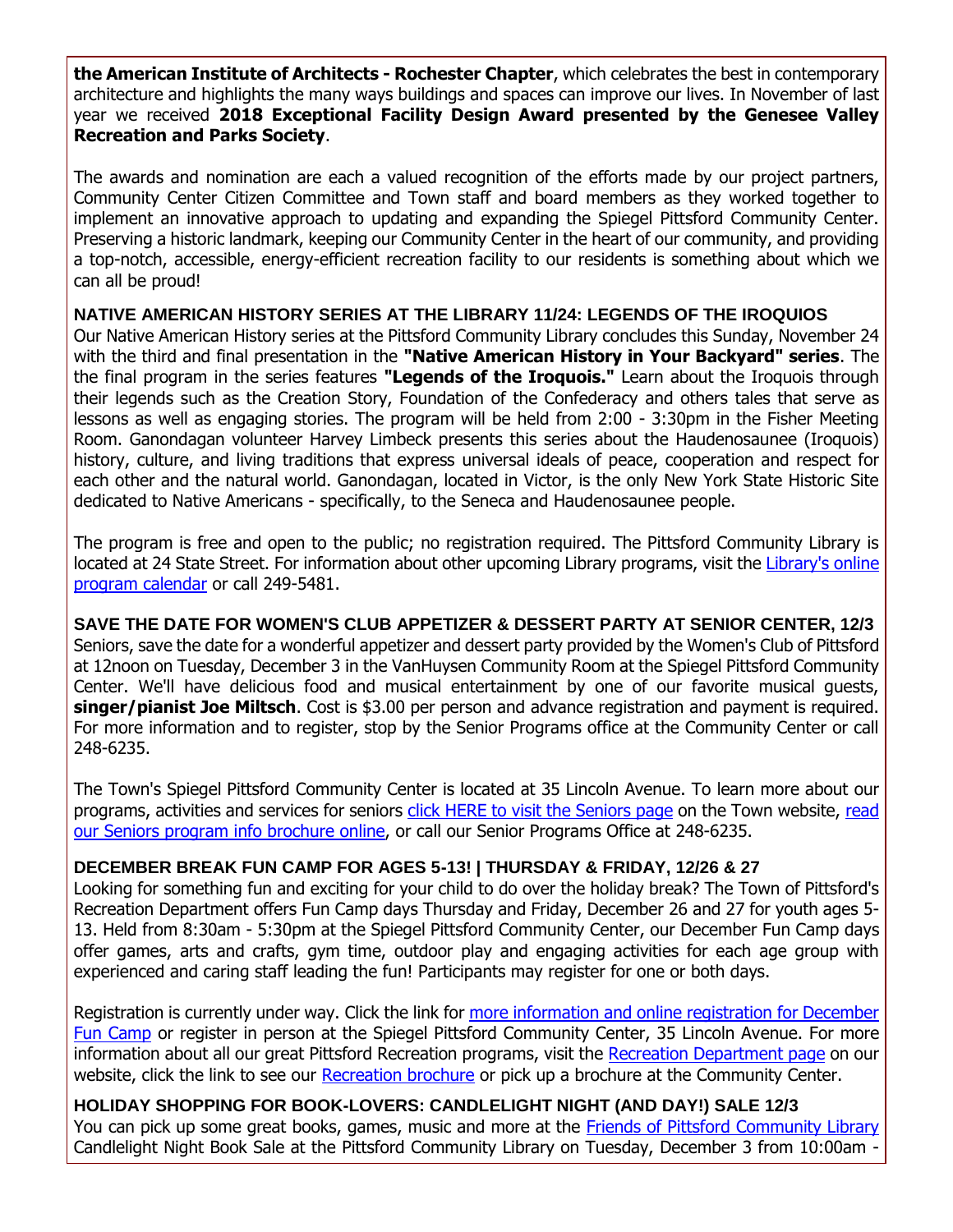8:30pm. You'll find hardcover and paperback books, DVDs, CDs and games at great prices for a variety of age ranges and interests. Stop by and get some holiday shopping done early! Also, there will be a raffle for a large Holiday Gift Basket filled with books and other exciting holiday gifts. Tickets are \$1.00 each or 6 for \$5.00. All proceeds raised from the sale and raffle will support programs and materials for our Library - so be sure to stop by if you can! The Pittsford Community Library is located at 24 State Street.

#### **WOMEN'S CLUB WREATHS ACROSS AMERICA VETERANS REMEMBRANCE CEREMONY IS 12/3**

In honor and remembrance of our veterans, the Women's Club of Pittsford and Rayson-Miller American Legion Post 899 will host Pittsford's 4th annual **Wreaths Across America ceremony** at the Pittsford Veterans Monument in Carpenter Park on **Tuesday, December 3 at 3:00pm**. The ceremony will include an honor guard and a prayer of remembrance to honor all living and deceased veterans. Guest speakers include Pittsford Village Mayor Bob Corby and Pittsford Town Supervisor Bill Smith.

Two wreaths, donated by Gallea's Tropical Greenhouse, will be laid at the monument and will remain there through January 2, 2020 in recognition of those who have served and continue to serve in the US military to protect our freedoms. The remembrance closes with the playing of Taps. All are invited and encouraged to attend as a way to remember and honor our veterans during this holiday season. The Veterans Monument in Carpenter Park is located at 22 North Main Street in Pittsford Village.

#### **PITTSFORD BALLET PRESENTS EXCERPTS FROM THE NUTCRACKER | SATURDAY, 12/21**

Here's an opportunity to see the perfect show for the holiday season! The Pittsford Ballet School will present Act 1 and excerpts from Act 2 of the Nutcracker on Saturday, December 21 at the Calkins Road Middle School Auditorium (1899 Calkins Rd). Performances are at 1:00pm and 7:00pm. Tickets are available at the door the day of the show or in advance (cash only) at the Spiegel Pittsford Community Center (35 Lincoln Avenue). Cost is \$12 for adults, and \$10 for children 12 and under and senior citizens (55 and up). Be sure to gather the family to see this popular ballet! For more information call 248-6280. Pittsford Ballet is a program of the Pittsford Recreation Department.

#### **THANKSGIVING HOLIDAY HOURS**

Town of Pittsford offices, facilities, and services including **Town Hall, the Parks and Sewer departments**, and **Town Court will close at 1:00pm on Wednesday, November 27** and **remain closed Thursday and Friday, November 28-29** in observance of the Thanksgiving holiday. Therefore, the County's Mobile DMV service will not be at Town Court on Friday. Regular Town leaf collection services will be provided on Friday, November 29.

The **Spiegel Pittsford Community Center will close at 5:00pm on Wednesday, November 27** and remain closed on Thursday (11/28) and Friday (11/29).

The **Pittsford Community Library will close at 5:00pm on Wednesday, November 27** and will be closed on Thursday, November 28; it is open regular hours (9:00am - 6:00pm) on Friday, November 29.

In case of an emergency requiring Town of Pittsford services during holiday closure, please call (585) 248- 6212.

Please note the **Passport Express service** offered by Monroe County at Pittsford Town Hall **will close at 1:00pm** (instead of 4:00pm) on Wednesday, November 27 in observance of the Thanksgiving holiday. Regular hours (9:00am - 4:00pm) will resume on Wednesday, December 4.

#### **NEW HORIZONS HOLIDAY CONCERT IS DECEMBER 8**

The Eastman-New Horizons combined Concert and Symphonic Band - many members of which are Pittsford residents - will perform its annual [free holiday concert](http://r20.rs6.net/tn.jsp?f=001FSkjzz5VMgheKiuQLKQDLprx9QAHLQzw6jR8DtaSSdYAj0EztVqJwfgioHyz0catdzI_rICsZYivOjV0swAIt2B_w7RwoGCu5rKibjR8Ig7oxJlwn7juXDsTsIyQ3lbRnwLZogzo7PVGKZNn7DjvjOQhZk26kvd097jlo-ZVDidqhp4yqfTlmbWBHw_9j4xGxKUL081gNL-m97KCMWNLqSZ-AKydt4KrZZAddB9KPflbuVzNNIY-rzi4zJOQbcokoQqVuU4SrxEqThKl2OfRN_w2We8uenGiJFMl5t6rAew=&c=AM0DoFKYlQSmVqN5YWDf5LctVAC2dFnnZB8hEPGQsGe3-ZeFqQLPNA==&ch=hrIw9vA57DeTIxtU9w95BPUn9ld9f13d4xcn3YchHNeHFq0r5FjKZQ==) on Sunday, December 8 at 2:00pm at the University of Rochester Bloch Alumni & Advancement Center in Henrietta (300 East River Road, Rochester 14627 formerly St. Agnes High School). The concert features holiday favorites and music by composer Larry Neeck,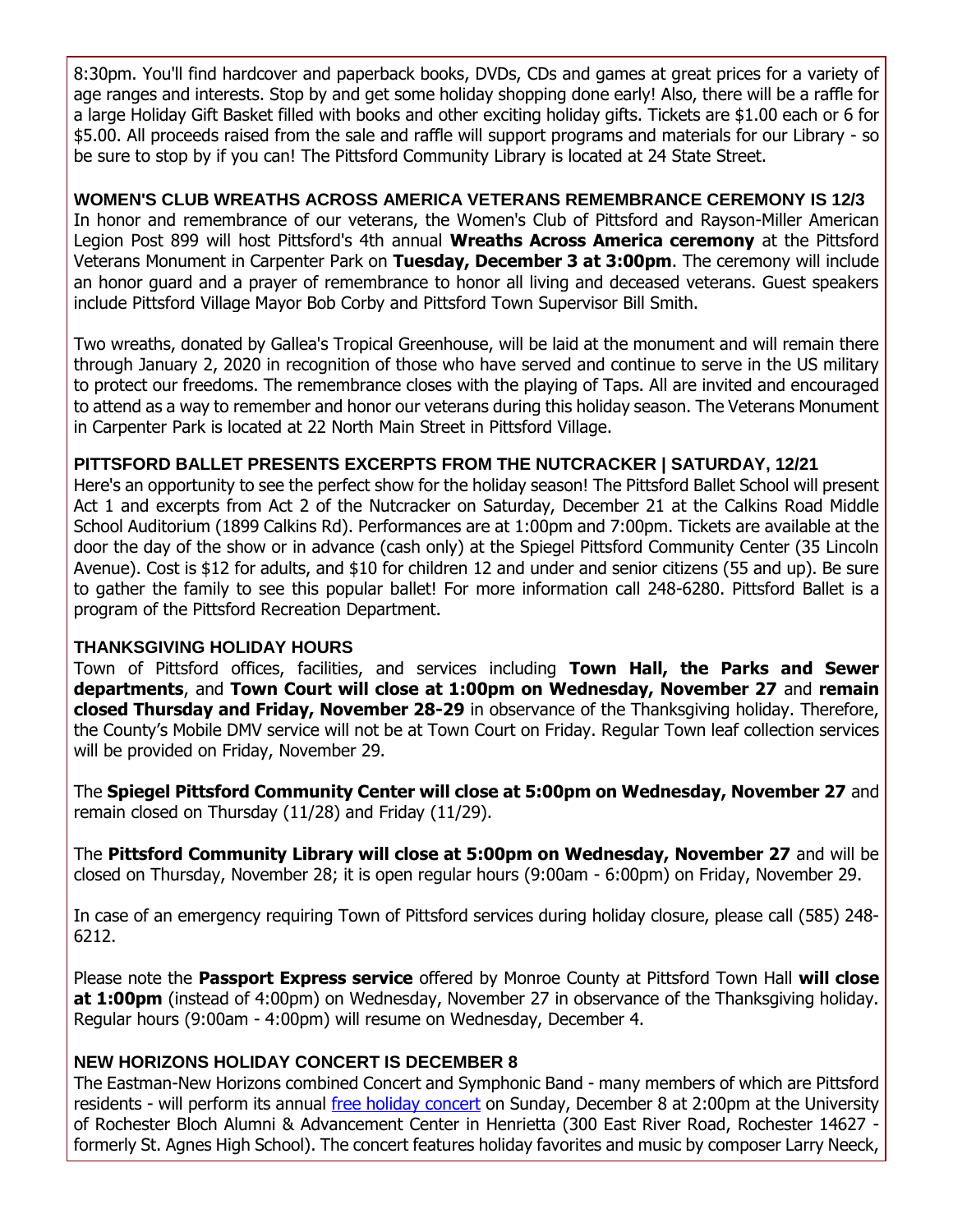who joins Bruce Burritt as the co-conductor of New Horizons Bands! This family-friendly performance is free, open to the public, and handicap accessible. Donations are welcome and will go to support the New Horizons "Play it Forward" program, a partnership with instrumental music programs in the City of Rochester that enables the band's members to mentor young musicians.

The Eastman-New Horizons Band is a program of the Eastman School of Music. It was founded in 1991 and welcomes adult participants regardless of prior musical experience; members are guided by professional musicians. For more information on the program, visit the website [www.esm.rochester.edu/community/newhorizons/.](http://r20.rs6.net/tn.jsp?f=001FSkjzz5VMgheKiuQLKQDLprx9QAHLQzw6jR8DtaSSdYAj0EztVqJwQC1HzAivDIL9-Sh0wxwfYkQakG_QZ9l2WsvvKIqdHVyOaZuC7y51Hjb93WyFz915_CdMI4dEBVXW0NCqGbEZpw4Vg2LBO06Kq20XmtqsEo632kO5KKxMPzNTJmGYSR75l0uLOg-R6OAv3zdp5QfvMDBCeC1b2USQI7cpXQtmYZI3ZYTFDAFseQXNDFyyKJw5_T4-QAf48bYMUeMVTF0NVI5jgR8dfaZjD56HfJeZECYS-mUYPfyi7EneQMKKZHzARcmfYcFnKV11eZZM3uv0Zs=&c=AM0DoFKYlQSmVqN5YWDf5LctVAC2dFnnZB8hEPGQsGe3-ZeFqQLPNA==&ch=hrIw9vA57DeTIxtU9w95BPUn9ld9f13d4xcn3YchHNeHFq0r5FjKZQ==)

#### **WOMEN'S CLUB GRANT APPLICATIONS DUE DECEMBER 31**

The Women's Club of Pittsford offers endowment grants to charitable organizations and is accepting grant applications through December 31 for 2020 endowment grants. Applications must be submitted for a specific project and be made on behalf of a 501c3 charitable organization in Monroe County or in surrounding counties that service Monroe County residents. Since 1984, the Women's Club of Pittsford has contributed over \$350,000 to Greater Rochester Area organizations. More information and the grant application form can be found on their website at [www.womensclubofpittsford.org/apply-for-a-grant.html.](http://r20.rs6.net/tn.jsp?f=001FSkjzz5VMgheKiuQLKQDLprx9QAHLQzw6jR8DtaSSdYAj0EztVqJwWJOUAC8qROkBi_JV1HHiiE-S29JCgszbVxmsnjvgIsmku7NFZYZXkugWSzotMmi6TyFwLrHhobVzBu5bpWrPXBi5QWMRNfyomJ5sfEyQ-Uwy0pEu9pFC_E32_Q94zTjrqcH2UEGhSdpAuU1EPRPtNOcG-eojhyRMaNC5LfTRJnX8pLFmkKeNMvjTh3sSqZPcSBATdbXx0ZQ0G3veM7oroVN7Yo6xVEdmPw0r11eZV1VDWQ3v1lZZvafEVpXdjT_Ul9DL3OiXljSgJnGxolpoPp7qlpNp1E5yg==&c=AM0DoFKYlQSmVqN5YWDf5LctVAC2dFnnZB8hEPGQsGe3-ZeFqQLPNA==&ch=hrIw9vA57DeTIxtU9w95BPUn9ld9f13d4xcn3YchHNeHFq0r5FjKZQ==) The deadline for submitting an application is December 31, 2019.

#### **REMINDERS**

**DONATIONS NEEDED TO HELP PITTSFORD FOOD CUPBOARD PROVIDE THANKSGIVING MEALS** The Pittsford Food Cupboard needs your help to provide Thanksgiving dinner items to 300 local families in need. **Thanksgiving food distribution is underway - can you help PFC ensure each family in need receives a turkey for their Thanksgiving meal? Items are being accepted up until this Tuesday, November 26**. Some of our major local grocery stores have special pricing for turkey or have coupons you can search online for the best deals. Financial donations are also welcome.

**They especially need turkeys, as well as other Thanksgiving dinner items such as** cranberry sauce, canned pumpkin, French fried onions, and chicken broth (primary items needed). Other items needed include turkey gravy (in packets or cans), stuffing mix, mushroom soup, dessert mixes (brownies/cakes) or pies, boxed potatoes, canned applesauce, dinner rolls, and bread mixes such as banana or corn bread.

The Pittsford Food Cupboard is located at 3800 Monroe Avenue (on the right, just after the canal bridge as you're heading out of the Village - their new location) and is open Tuesdays and Fridays from 9:30am to 1:30pm and the first and third Saturday of the month from 9:30am - noon. **Turkeys and other items may be dropped off this Friday, November 22 or next Tuesday, November 26 from 8:30am to 1:30pm.** Use Door 27 to drop off donations. If you have a large donation to drop off, please call if a different drop off time is needed. Call (585) 264-9860 with any questions and to make large drop off arrangements.

The PFC serves Pittsford, East Rochester, Mendon, Honeoye Falls, Brighton and some areas in the City of Rochester. Over the past year they have provided food supplies to over 4,000 households, totaling over 9,400 people. To find out more about who they serve and how you can help, visit [www.pittsfordfoodcupboard.net](http://r20.rs6.net/tn.jsp?f=001FSkjzz5VMgheKiuQLKQDLprx9QAHLQzw6jR8DtaSSdYAj0EztVqJwV8Oiva4NMAS2KwsaRs_QndZS694LnNE_y3-87M2_rGmzQzOAYt7GK8MYh_EIlkh0NrOO6kv0G2B11jQz0tS7PpvlXVgzzeTLxkRuOHWMAWiC_GtbIH9ZI3ZDa3tpPihe69lcqKRCd1akXc4H2V9Xbsky1dyWsUN_7oGX0xdk3dsScgtNk20EQUFsd9dWn-nq-GexrEvw0UqihOXzbKgEvJhYbVRbrMC2cNaJtq_HZn9_PKkLttueA3Q3OL8OpAXbw==&c=AM0DoFKYlQSmVqN5YWDf5LctVAC2dFnnZB8hEPGQsGe3-ZeFqQLPNA==&ch=hrIw9vA57DeTIxtU9w95BPUn9ld9f13d4xcn3YchHNeHFq0r5FjKZQ==) or email [pittsfordfoodcupboard@gmail.com.](mailto:pittfoodcup14534@gmail.com?subject=Thanksgiving%20meal%20donations)

#### **SEASONAL PARKING RESTRICTIONS IN EFFECT THROUGH APRIL 1, 2020**

In order to facilitate snow removal, Town of Pittsford seasonal parking restrictions are in effect from November 15 (this Friday) through April 1, 2020. Parking of any vehicle on public roads - including state highways and on the shoulder of all roads - is prohibited each year from November 15 through April 1 in all areas within the Town and outside of the Village. During this time, please don't park on or along public roads outside of the Village. Please note violators may be ticketed or towed.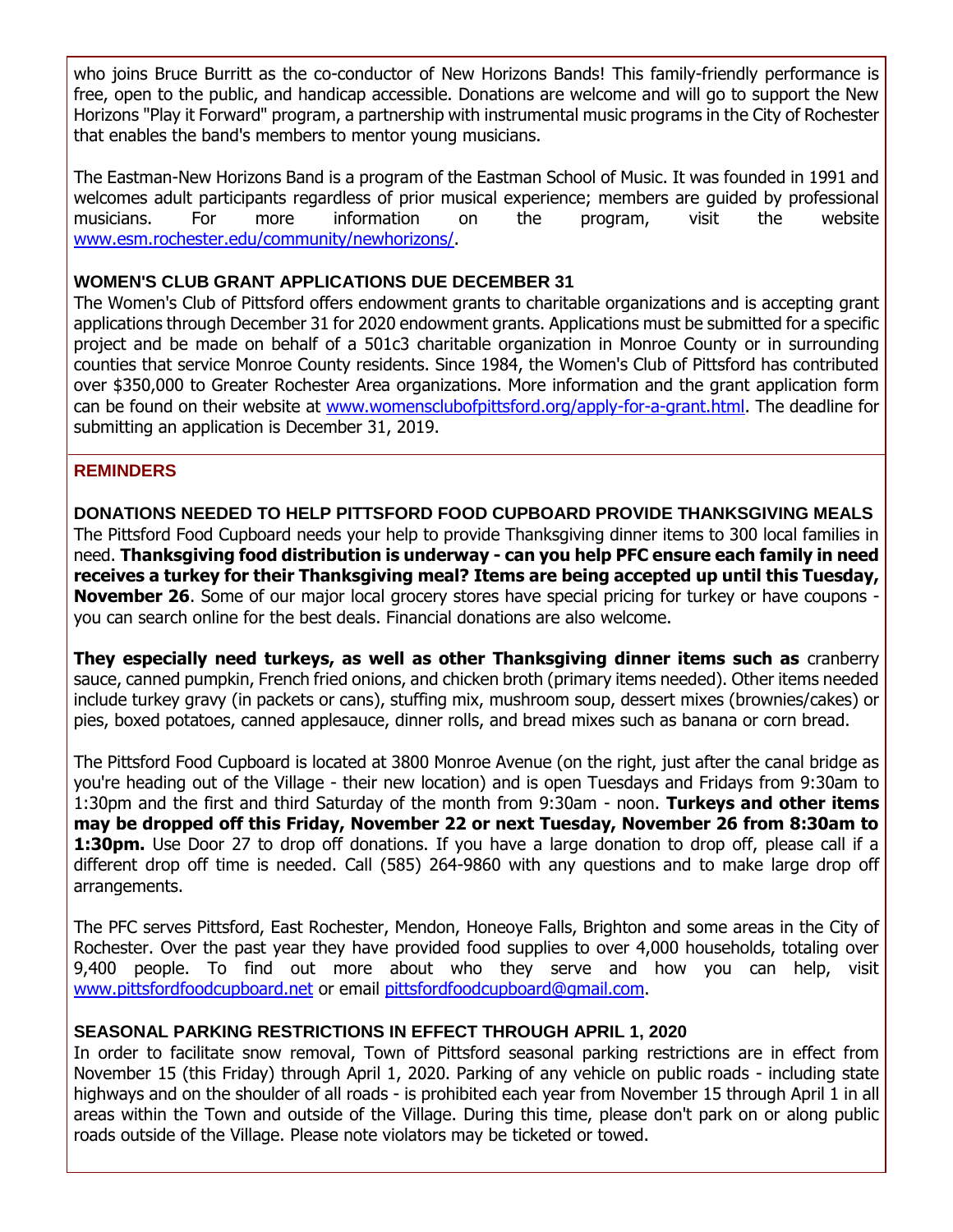When the snow flies, we need roadsides clear of vehicles so our plows can get through. This is especially true in neighborhoods, where the streets are narrower. Vehicles parked along the roadside can hinder plows accessing your neighborhood. Please help us keep our streets safe and accessible!

#### **EMERGENCY CLOSINGS INFORMATION**

In the case of major weather events or other emergencies, information about facility closings and program/event cancellations will be announced on the Town's website [www.townofpittsford.org,](http://townofpittsford.org/?utm_source=eNews+11-20-19&utm_campaign=eNews+11-20-19&utm_medium=email) [Facebook](https://www.facebook.com/pages/Town-of-Pittsford/139082619464200)  [page Town of Pittsford,](https://www.facebook.com/pages/Town-of-Pittsford/139082619464200) and [Twitter feed @pittsfordtown,](http://r20.rs6.net/tn.jsp?f=001FSkjzz5VMgheKiuQLKQDLprx9QAHLQzw6jR8DtaSSdYAj0EztVqJwd4FGG4cM5bJ8FEl4C1r2ghTsJRKq6NzhoFBMmUImcDoQAQIHAT4Q5DHYpmSKEvEa1inXcCeESB2O4YJBygwmKa30xXmMadKWZsBwlm_-WASXO-SE5eGPdzdC0CnoEGUUg==&c=AM0DoFKYlQSmVqN5YWDf5LctVAC2dFnnZB8hEPGQsGe3-ZeFqQLPNA==&ch=hrIw9vA57DeTIxtU9w95BPUn9ld9f13d4xcn3YchHNeHFq0r5FjKZQ==) as well as on local television and radio stations and Pittsford's [Cable TV 12 Channel 1303 government access station.](http://townofpittsford.org/home-channel12?utm_source=eNews+11-20-19&utm_campaign=eNews+11-20-19&utm_medium=email) TV-12 Channel 1303 announcements can be viewed live any time via the [TV-12 Channel 1303 page on the Town website.](http://townofpittsford.org/home-channel12?utm_source=eNews+11-20-19&utm_campaign=eNews+11-20-19&utm_medium=email)

#### **ASL INTERPRETER AT TOWN BOARD MEETINGS**

The Town of Pittsford provides an American Sign Language interpreter at every meeting of the Pittsford Town Board, to interpret for those who need this service.

#### **UPCOMING COMMUNITY ACTIVITIES IN PITTSFORD**

- [Friends of Pittsford Library Holiday Book Sale,](http://r20.rs6.net/tn.jsp?f=001FSkjzz5VMgheKiuQLKQDLprx9QAHLQzw6jR8DtaSSdYAj0EztVqJwZnzLd8rit1o1BEoweYLs5rzGIC33hRjzTgYNWufpRq3Gc1Fb9NbMYsZzvXFVOQarIxxuhh74Hx7PVocsLx0mG0GQ9uUqC9JkAC3QO3mxSDMJ46lwfadZUN_CLAaCTFLmmlu65Sdz1nV_KO4OqDVW2nW0Di0vsV-TRzP_x-E7bJSbk31J_3vhLRMSMk6ISsrqZruC46JtTfWohkMFz8-GJafv0dJMa7m3H1lNM9I4WyInhTZhT1s6-2URp5K4WSuLaOAd9Q3fZQM&c=AM0DoFKYlQSmVqN5YWDf5LctVAC2dFnnZB8hEPGQsGe3-ZeFqQLPNA==&ch=hrIw9vA57DeTIxtU9w95BPUn9ld9f13d4xcn3YchHNeHFq0r5FjKZQ==) Tuesday, 12/3, 10:00am 8:00pm, open to the public, funds raised support programs and materials for our library; Pittsford Community Library, 24 State Street
- [Chamber of Commerce Candlelight Night,](http://r20.rs6.net/tn.jsp?f=001FSkjzz5VMgheKiuQLKQDLprx9QAHLQzw6jR8DtaSSdYAj0EztVqJwaKdVM7R_0LuKkOWV6gFeqADhQxkDqfc7QvATlaVazbNuMUtmUSCxgHCHNA4ruNEHUiI1xFQzjA3erMiR9dE5aHlhgDUXjVDxxRCkq75YISjBwf9LaRl12DTjfzvTyDQAwdCykqz2iBGsR0ZBMeElQze3cxn0ANTd3nU0Tun8tV7LHcAAeZTgIiaQWdrq6QH4B-S5I81MlIaJD2AwYfsKp152FDded4-GHPrtk93PHbLX0URewT6tn83yw7QJySbeOmyd4Lmnw0r-PB_uMwxku5Ibsk_e9D3Ww==&c=AM0DoFKYlQSmVqN5YWDf5LctVAC2dFnnZB8hEPGQsGe3-ZeFqQLPNA==&ch=hrIw9vA57DeTIxtU9w95BPUn9ld9f13d4xcn3YchHNeHFq0r5FjKZQ==) Tuesday, 12/3, 5:00-8:00pm, Village of Pittsford holiday lights, treats, special sales, Santa and Mrs. Claus sightings, book sale & make a Holiday Cracker treat at the Library, cookies and hot cider at Town Hall, horse-drawn wagon rides, and more; see info on Pittsford Chamber of Commerce website [www.pittsfordchamber.org/about](http://r20.rs6.net/tn.jsp?f=001FSkjzz5VMgheKiuQLKQDLprx9QAHLQzw6jR8DtaSSdYAj0EztVqJwSGRMCDrasZJq7gtBvGIlX98cvInuSf0Guv7iBhk1rzrpeN5r1m2fXXhqJlOuUwtLVd4eeBXPJC06aVN30gtWGDpBh8zDBZm9vgqMfxn502DI_iuv65ha7LkKXBy_C-T7HMNwQKdGYNye1wsU4V-pG9GZU_ueM4p0v95vGrcWIz6xjEbu3Je0iZNJ57v2bWJkQfw3w3XXWNADw5J9zipgRbY4WC_Dkm_jZfQVtIUTpCEG_R18rVLnFlR9vqpkI-4STsJaaRxC4D79zFFnU6XY82c4kRoapM8dA==&c=AM0DoFKYlQSmVqN5YWDf5LctVAC2dFnnZB8hEPGQsGe3-ZeFqQLPNA==&ch=hrIw9vA57DeTIxtU9w95BPUn9ld9f13d4xcn3YchHNeHFq0r5FjKZQ==)[us/candlelight-night.](http://r20.rs6.net/tn.jsp?f=001FSkjzz5VMgheKiuQLKQDLprx9QAHLQzw6jR8DtaSSdYAj0EztVqJwSGRMCDrasZJq7gtBvGIlX98cvInuSf0Guv7iBhk1rzrpeN5r1m2fXXhqJlOuUwtLVd4eeBXPJC06aVN30gtWGDpBh8zDBZm9vgqMfxn502DI_iuv65ha7LkKXBy_C-T7HMNwQKdGYNye1wsU4V-pG9GZU_ueM4p0v95vGrcWIz6xjEbu3Je0iZNJ57v2bWJkQfw3w3XXWNADw5J9zipgRbY4WC_Dkm_jZfQVtIUTpCEG_R18rVLnFlR9vqpkI-4STsJaaRxC4D79zFFnU6XY82c4kRoapM8dA==&c=AM0DoFKYlQSmVqN5YWDf5LctVAC2dFnnZB8hEPGQsGe3-ZeFqQLPNA==&ch=hrIw9vA57DeTIxtU9w95BPUn9ld9f13d4xcn3YchHNeHFq0r5FjKZQ==)
- [Historic Pittsford Sale, Treats & Visit with Mrs. Claus, Candlelight Night,](http://r20.rs6.net/tn.jsp?f=001FSkjzz5VMgheKiuQLKQDLprx9QAHLQzw6jR8DtaSSdYAj0EztVqJwTlZv8JVwvB1jUA4AWfKv0wSZYeQkZIe--2vwolvHENJtkrRM6KWxCFtS1L-41LzZ4sQj-7dvEreJdESjYl_y81VezVg_67t_BYyhLD3joiHc2NytU3QR0KgMndsoUSsHM03Hf_CcioCzoj8QOhdiaKDlB95scFpS7q8QyZWcZpi35YrFdhGzJd422gRXBPAFOc2dRihyngEegDXi6Pe2wOL2XwRu1JvPAfu05SF46avYTcg_lbo0FUk8TA3qw16BQ==&c=AM0DoFKYlQSmVqN5YWDf5LctVAC2dFnnZB8hEPGQsGe3-ZeFqQLPNA==&ch=hrIw9vA57DeTIxtU9w95BPUn9ld9f13d4xcn3YchHNeHFq0r5FjKZQ==) Tuesday, 12/3, 5:30 8:30pm, Historic Pittsford's Little House, 18 Monroe Avenue; treats, visit with Mrs. Claus, and Pittsford-themed gifts for sale to benefit the preservation of Pittsford's historic resources
- **Candlelight Night at Town Hall** stop by for cookies and hot cider, Tuesday, 12/3, 5:00 8:00pm, Pittsford Town Hall, 11 South Main Street
- **Holiday Cracker making & concerts at Pittsford Community Library during Candlelight Night**, Tuesday, December 3, 5:00 - 8:00pm; concerts by Skylark and LumenEssence 6:00 - 8:00pm, Library is located at 24 State Street
- [Chamber of Commerce Candlelight Night Pub Crawl,](http://r20.rs6.net/tn.jsp?f=001FSkjzz5VMgheKiuQLKQDLprx9QAHLQzw6jR8DtaSSdYAj0EztVqJwaKdVM7R_0LuKkOWV6gFeqADhQxkDqfc7QvATlaVazbNuMUtmUSCxgHCHNA4ruNEHUiI1xFQzjA3erMiR9dE5aHlhgDUXjVDxxRCkq75YISjBwf9LaRl12DTjfzvTyDQAwdCykqz2iBGsR0ZBMeElQze3cxn0ANTd3nU0Tun8tV7LHcAAeZTgIiaQWdrq6QH4B-S5I81MlIaJD2AwYfsKp152FDded4-GHPrtk93PHbLX0URewT6tn83yw7QJySbeOmyd4Lmnw0r-PB_uMwxku5Ibsk_e9D3Ww==&c=AM0DoFKYlQSmVqN5YWDf5LctVAC2dFnnZB8hEPGQsGe3-ZeFqQLPNA==&ch=hrIw9vA57DeTIxtU9w95BPUn9ld9f13d4xcn3YchHNeHFq0r5FjKZQ==) Tuesday, 12/3, for ages 21 and over, begins 7:15pm; purchase a wristband for \$5.00 at the Chamber tent or at participating venues for discounts on food or beverage at the participating establishments. Proceeds from the sale of wristbands will benefit The Pittsford Food Cupboard.
- [New Horizons Holiday Concert,](http://r20.rs6.net/tn.jsp?f=001FSkjzz5VMgheKiuQLKQDLprx9QAHLQzw6jR8DtaSSdYAj0EztVqJwfgioHyz0catdzI_rICsZYivOjV0swAIt2B_w7RwoGCu5rKibjR8Ig7oxJlwn7juXDsTsIyQ3lbRnwLZogzo7PVGKZNn7DjvjOQhZk26kvd097jlo-ZVDidqhp4yqfTlmbWBHw_9j4xGxKUL081gNL-m97KCMWNLqSZ-AKydt4KrZZAddB9KPflbuVzNNIY-rzi4zJOQbcokoQqVuU4SrxEqThKl2OfRN_w2We8uenGiJFMl5t6rAew=&c=AM0DoFKYlQSmVqN5YWDf5LctVAC2dFnnZB8hEPGQsGe3-ZeFqQLPNA==&ch=hrIw9vA57DeTIxtU9w95BPUn9ld9f13d4xcn3YchHNeHFq0r5FjKZQ==) Sunday, 12/8 at 2:00pm, University of Rochester Bloch Alumni and Advancement Center, 300 East River Road, Rochester 14627; free admission, family-friendly, handicap accessible, more info at [www.rocnewhorizons.org;](http://www.rocnewhorizons.org/) more info at [www.rocnewhorizons.org](http://r20.rs6.net/tn.jsp?f=001FSkjzz5VMgheKiuQLKQDLprx9QAHLQzw6jR8DtaSSdYAj0EztVqJwfgioHyz0catdzI_rICsZYivOjV0swAIt2B_w7RwoGCu5rKibjR8Ig7oxJlwn7juXDsTsIyQ3lbRnwLZogzo7PVGKZNn7DjvjOQhZk26kvd097jlo-ZVDidqhp4yqfTlmbWBHw_9j4xGxKUL081gNL-m97KCMWNLqSZ-AKydt4KrZZAddB9KPflbuVzNNIY-rzi4zJOQbcokoQqVuU4SrxEqThKl2OfRN_w2We8uenGiJFMl5t6rAew=&c=AM0DoFKYlQSmVqN5YWDf5LctVAC2dFnnZB8hEPGQsGe3-ZeFqQLPNA==&ch=hrIw9vA57DeTIxtU9w95BPUn9ld9f13d4xcn3YchHNeHFq0r5FjKZQ==)

#### **TOWN OF PITTSFORD BOARD MEETINGS**

 **Planning Board**, Monday 11/25, 7:30PM, Public Meeting Room, Town Hall (lower level), 11 South Main Street

#### **COMMUNITY MEETINGS CALENDAR**

 [American Legion Rayson-Miller Post 899](http://r20.rs6.net/tn.jsp?f=001FSkjzz5VMgheKiuQLKQDLprx9QAHLQzw6jR8DtaSSdYAj0EztVqJwV8Oiva4NMASCquK-JEUTslkxiub6582f9R_40h4ik0iZkb6aGnjcipkaSj2cSDEmVE2qmb0Ytjt5YhIh_bUR3AxFEURces9R5ThiIUwvq03J-M35_L-rCoNUZq1VBo5WlHura7PQKqTGpsbtm-XnqLXeIlJ-qH1TMN2_kNKPC0Kj7uBq_SL801dZFdpanmH5KtLRhphQ6iopehFDKz1UOjmEwqjWwP_Zk15MK8k-Qt7V8zVEG1CC66cEwHjyPOM3g==&c=AM0DoFKYlQSmVqN5YWDf5LctVAC2dFnnZB8hEPGQsGe3-ZeFqQLPNA==&ch=hrIw9vA57DeTIxtU9w95BPUn9ld9f13d4xcn3YchHNeHFq0r5FjKZQ==) Tuesday morning breakfast and socializing, every Tuesday, 8:00-10:00am, Post 899, Pittsford Village Hall lower level, 21 North Main Street; open to all - meet and socialize with veterans; no charge but donations accepted. Eligible veterans welcome to join the Post; for [membership information](http://r20.rs6.net/tn.jsp?f=001FSkjzz5VMgheKiuQLKQDLprx9QAHLQzw6jR8DtaSSdYAj0EztVqJwV8Oiva4NMAS-tQbAw4KMFvXJ9BaQSOZB2AqQgSHq7Tj59SMnczLNZO-iHHy1vc_yoNxJm2e8BECRLF7er-T_7t336JWI8vTyUsW2OD2svEyj3BxHwlvIwGQ8d5_CKJvf-XA46FFkFLNdzFB9Z6fqIXifO_9lt1LNW-Drc650vkhHNQgnt8pf3KI_lDoPpt9dzgX8mkJ1F5RDCOnHu5BlVnuGZKo-Kuv5grf-HBAwYkVAZ53ImpqLOOF7m_NYwx2p3G7sry7SjEBBbkLr_fY5Bs=&c=AM0DoFKYlQSmVqN5YWDf5LctVAC2dFnnZB8hEPGQsGe3-ZeFqQLPNA==&ch=hrIw9vA57DeTIxtU9w95BPUn9ld9f13d4xcn3YchHNeHFq0r5FjKZQ==) visit the [Rayson-Miller Post website](http://r20.rs6.net/tn.jsp?f=001FSkjzz5VMgheKiuQLKQDLprx9QAHLQzw6jR8DtaSSdYAj0EztVqJwc4UaVoora6CIYpNGU_rkTyN5uqhQUJTXgCyD8yZHZeEAfn8oTQ5KefxpHv4EE3GUDtsyx4x610PEu0br2Yeq5URYk83LIJOw8zGUKiuIpDn9DwWuokA3D-3nxMQSsxD_kO2qmpxEmaO7-qaWvROdW3M0Z8QQRJ7cg5ZB67ZZPbRVQ38bomV8k5YeYWbNRu_PCw32nWs2SaxAjrhbGlMx98T88SK8fyM02iSId2cqKQ3HhfvuoEyv-FyoGU7-efhEIpsEsk2abEEo3yiTmgXMFZ5qqSgnDqmfGJtzwnuJ1pZIYstMa6dTKq3YGS2__XbcktPT9c8Hjfu4uYF4aG-eus=&c=AM0DoFKYlQSmVqN5YWDf5LctVAC2dFnnZB8hEPGQsGe3-ZeFqQLPNA==&ch=hrIw9vA57DeTIxtU9w95BPUn9ld9f13d4xcn3YchHNeHFq0r5FjKZQ==)